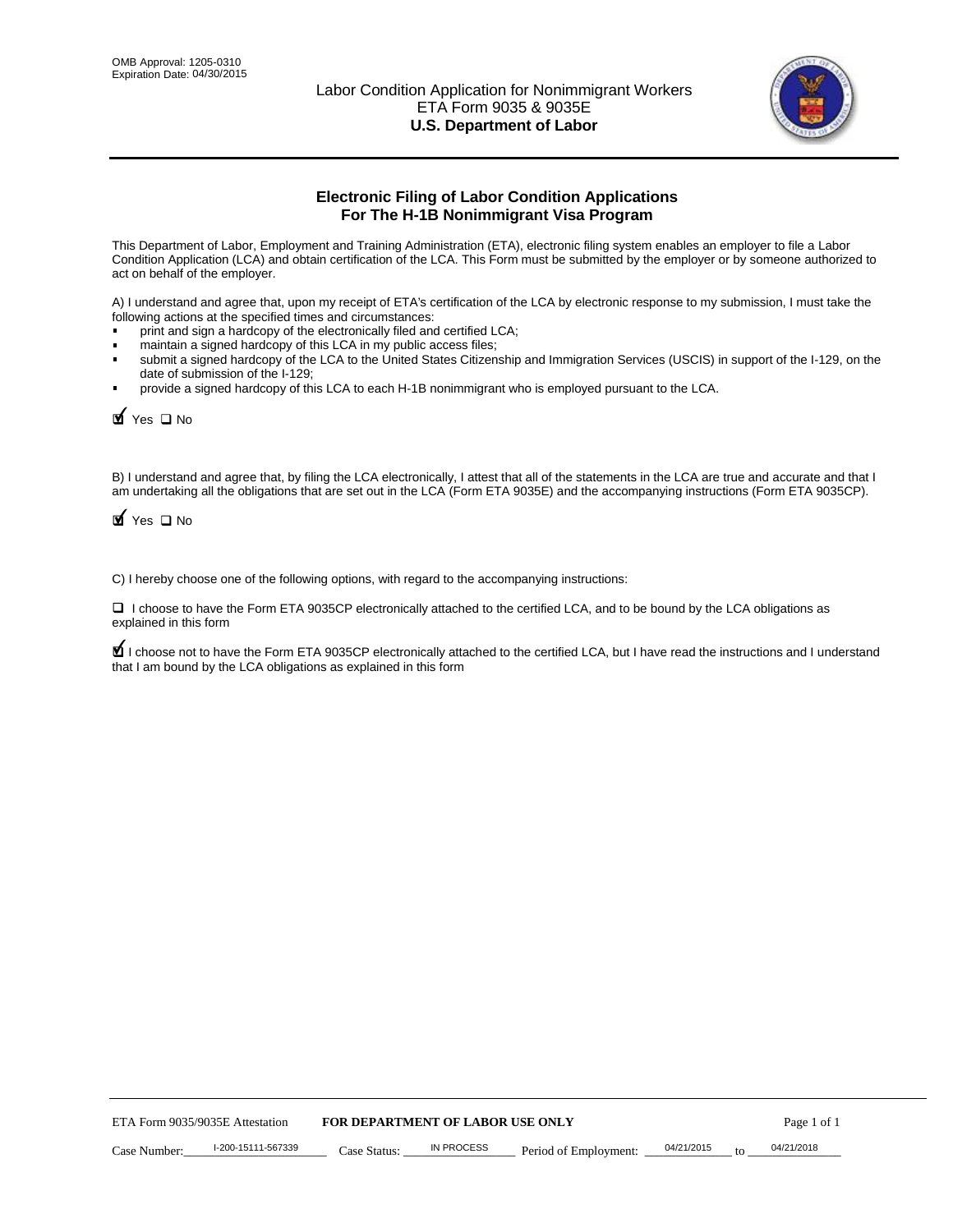# Labor Condition Application for Nonimmigrant Workers ETA Form 9035 & 9035E **U.S. Department of Labor**



*Please read and review the filing instructions carefully before completing the ETA Form 9035 or 9035E. A copy of the instructions can be found at http://www.foreignlaborcert.doleta.gov/. In accordance with Federal Regulations at 20 CFR 655.730(b), incomplete or obviously inaccurate Labor Condition Applications (LCAs) will not be certified by the Department of Labor. If the employer has received permission from the Administrator of the Office of Foreign Labor Certification to submit this form non-electronically, ALL required fields/items containing an asterisk ( \* ) must be completed as well as any fields/items where a response is conditional as indicated by the section ( § ) symbol.*

# **A. Employment-Based Nonimmigrant Visa Information**

1. Indicate the type of visa classification supported by this application *(Write classification symbol)*: \*

H-1B

# **B. Temporary Need Information**

| 1. Job Title *<br>PROGRAMMER/ANALYST                                                                                                                                    |                                                                                            |   |                                             |  |  |  |
|-------------------------------------------------------------------------------------------------------------------------------------------------------------------------|--------------------------------------------------------------------------------------------|---|---------------------------------------------|--|--|--|
| 2. SOC (ONET/OES) code *<br>3. SOC (ONET/OES) occupation title *                                                                                                        |                                                                                            |   |                                             |  |  |  |
| 15-1131                                                                                                                                                                 | <b>COMPUTER PROGRAMMERS</b>                                                                |   |                                             |  |  |  |
| 4. Is this a full-time position? *                                                                                                                                      |                                                                                            |   | <b>Period of Intended Employment</b>        |  |  |  |
| Myes □ No                                                                                                                                                               | 5. Begin Date *<br>04/21/2015<br>(mm/dd/yyyy)                                              |   | 6. End Date *<br>04/21/2018<br>(mm/dd/yyyy) |  |  |  |
|                                                                                                                                                                         | 7. Worker positions needed/basis for the visa classification supported by this application |   |                                             |  |  |  |
|                                                                                                                                                                         | Total Worker Positions Being Requested for Certification *                                 |   |                                             |  |  |  |
| Basis for the visa classification supported by this application<br>(indicate the total workers in each applicable category based on the total workers identified above) |                                                                                            |   |                                             |  |  |  |
| 0<br>a. New employment *<br>d. New concurrent employment *                                                                                                              |                                                                                            |   |                                             |  |  |  |
| b. Continuation of previously approved employment *<br>without change with the same employer                                                                            |                                                                                            | 0 | e. Change in employer *                     |  |  |  |
| 0<br>c. Change in previously approved employment *                                                                                                                      |                                                                                            |   | f. Amended petition *                       |  |  |  |

# **C. Employer Information**

| 1. Legal business name *<br>MARLABS, INC.                         |                                              |                           |
|-------------------------------------------------------------------|----------------------------------------------|---------------------------|
| 2. Trade name/Doing Business As (DBA), if applicable<br><b>NA</b> |                                              |                           |
| 3. Address 1 *<br>1 CORPORATE PLACE SOUTH FL3                     |                                              |                           |
| 4. Address 2<br><b>NA</b>                                         |                                              |                           |
| 5. City *<br><b>PISCATAWAY</b>                                    | $\overline{6}$ . State *<br>NJ               | 7. Postal code *<br>08854 |
| 8. Country *                                                      | 9. Province                                  |                           |
| UNITED STATES OF AMERICA                                          | NA.                                          |                           |
| 10. Telephone number *<br>7326941000                              | 11. Extension<br>N/A                         |                           |
| 12. Federal Employer Identification Number (FEIN from IRS) *      | 13. NAICS code (must be at least 4-digits) * |                           |
| 541816287                                                         | 541511                                       |                           |

# ETA Form 9035/9035E **FOR DEPARTMENT OF LABOR USE ONLY** Page 1 of 5<br>Case Number: 1-200-15111-567339 Case Status: IN PROCESS Period of Employment: 04/21/2015 to 04/21/2018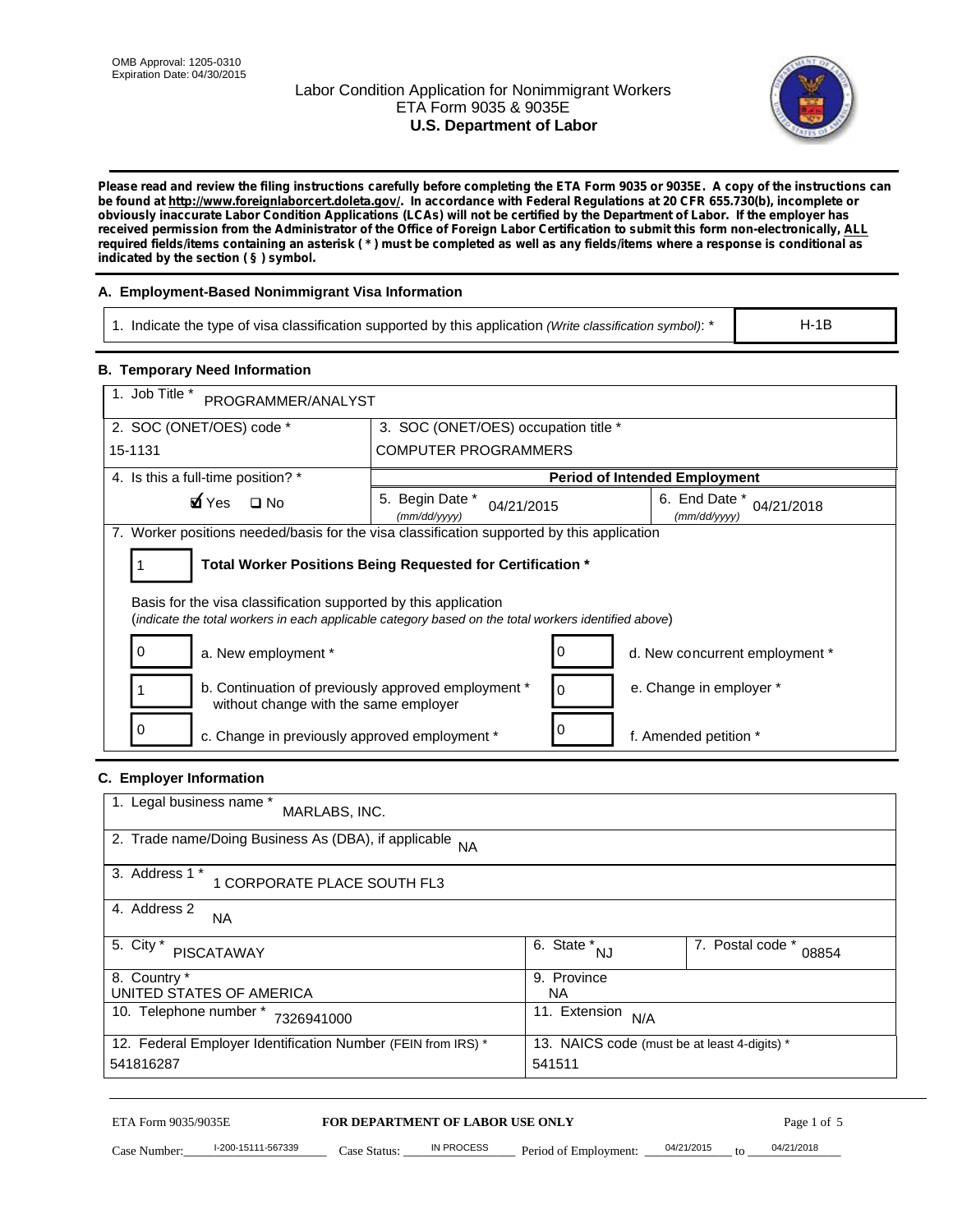

# **D. Employer Point of Contact Information**

**Important Note**: The information contained in this Section must be that of an employee of the employer who is authorized to act on behalf of the employer in labor certification matters. The information in this Section must be different from the agent or attorney information listed in Section E, unless the attorney is an employee of the employer.

| 2. First (given) name *<br>1. Contact's last (family) name * |               |                                         | 3. Middle name(s) *       |  |
|--------------------------------------------------------------|---------------|-----------------------------------------|---------------------------|--|
| <b>VIDYADHARAN</b>                                           | <b>SANJAY</b> |                                         | <b>NA</b>                 |  |
| 4. Contact's job title *<br><b>GENERAL COUNSEL</b>           |               |                                         |                           |  |
| 5. Address 1 *<br>ONE CORPORATE PLACE SOUTH FL3              |               |                                         |                           |  |
| 6. Address 2<br>N/A                                          |               |                                         |                           |  |
| 7. City *<br>PISCATAWAY                                      |               | $\overline{8.}$ State $*_{\mathsf{NJ}}$ | 9. Postal code *<br>08854 |  |
| 10. Country *<br>UNITED STATES OF AMERICA                    |               | 11. Province<br>ΝA                      |                           |  |
| Extension<br>12. Telephone number *<br>13.                   |               | 14. E-Mail address                      |                           |  |
| 4326941000                                                   | 1600          | SANJAY@MARLABS.COM                      |                           |  |

# **E. Attorney or Agent Information (If applicable)**

| 1. Is the employer represented by an attorney or agent in the filing of this application? *<br>If "Yes", complete the remainder of Section E below. |     |                                         |                     |                              | ØNo<br>$\Box$ Yes       |                                                      |  |  |
|-----------------------------------------------------------------------------------------------------------------------------------------------------|-----|-----------------------------------------|---------------------|------------------------------|-------------------------|------------------------------------------------------|--|--|
| 3. First (given) name $\S$<br>2. Attorney or Agent's last (family) name §                                                                           |     |                                         |                     | 4. Middle name(s) $\S$       |                         |                                                      |  |  |
| N/A                                                                                                                                                 |     | N/A                                     |                     |                              | N/A                     |                                                      |  |  |
| 5. Address 1 § $N/A$                                                                                                                                |     |                                         |                     |                              |                         |                                                      |  |  |
| 6. Address 2<br>N/A                                                                                                                                 |     |                                         |                     |                              |                         |                                                      |  |  |
| 7. City §<br>N/A                                                                                                                                    |     |                                         | 8. State §<br>N/A   |                              | 9. Postal code §<br>N/A |                                                      |  |  |
| 10. Country §<br>N/A                                                                                                                                |     |                                         | 11. Province<br>N/A |                              |                         |                                                      |  |  |
| 12. Telephone number §                                                                                                                              |     | 13. Extension                           |                     | 14. E-Mail address           |                         |                                                      |  |  |
| N/A                                                                                                                                                 | N/A |                                         | N/A                 |                              |                         |                                                      |  |  |
| 15. Law firm/Business name §                                                                                                                        |     |                                         |                     | 16. Law firm/Business FEIN § |                         |                                                      |  |  |
| N/A                                                                                                                                                 |     |                                         |                     | N/A                          |                         |                                                      |  |  |
| 17. State Bar number (only if attorney) §                                                                                                           |     |                                         |                     |                              |                         | 18. State of highest court where attorney is in good |  |  |
| N/A                                                                                                                                                 |     | standing (only if attorney) $\S$<br>N/A |                     |                              |                         |                                                      |  |  |
| 19. Name of the highest court where attorney is in good standing (only if attorney) §                                                               |     |                                         |                     |                              |                         |                                                      |  |  |
| N/A                                                                                                                                                 |     |                                         |                     |                              |                         |                                                      |  |  |
|                                                                                                                                                     |     |                                         |                     |                              |                         |                                                      |  |  |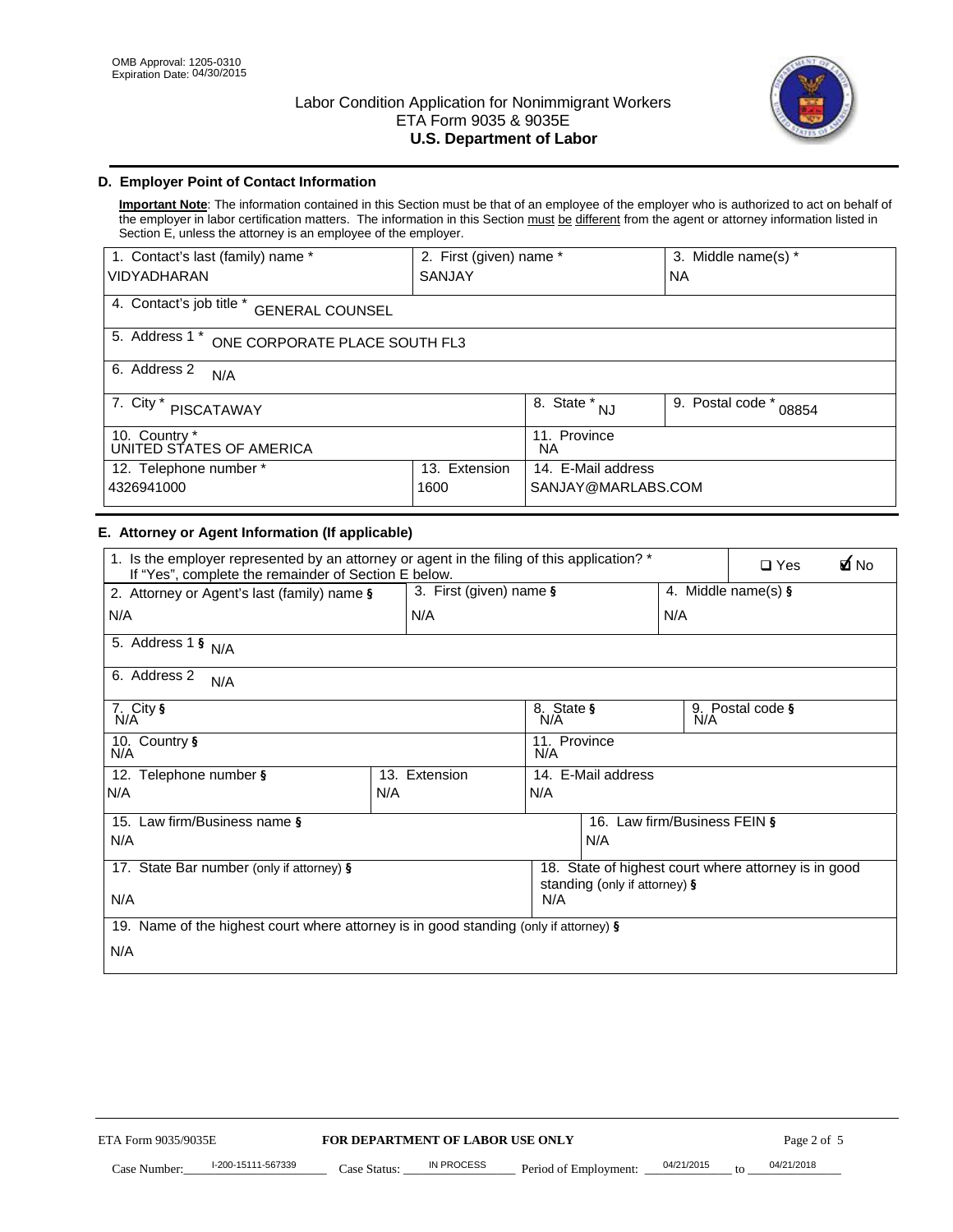# Labor Condition Application for Nonimmigrant Workers ETA Form 9035 & 9035E **U.S. Department of Labor**



| F. Rate of Pay          |                             |             |  |                            |  |         |  |
|-------------------------|-----------------------------|-------------|--|----------------------------|--|---------|--|
| 1. Wage Rate (Required) | 2. Per: (Choose only one) * |             |  |                            |  |         |  |
| From: \$                | 73500.00<br>$*$             |             |  |                            |  |         |  |
| To: \$                  | N/A                         | $\Box$ Hour |  | □ Week □ Bi-Weekly □ Month |  | MZ Year |  |
|                         |                             |             |  |                            |  |         |  |

### **G. Employment and Prevailing Wage Information**

**Important Note**: It is important for the employer to define the place of intended employment with as much geographic specificity as possible The place of employment address listed below must be a physical location and cannot be a P.O. Box. The employer may use this section to identify up to three (3) physical locations and corresponding prevailing wages covering each location where work will be performed and the electronic system will accept up to 3 physical locations and prevailing wage information. If the employer has received approval from the Department of Labor to submit this form non-electronically and the work is expected to be performed in more than one location, an attachment must be submitted in order to complete this section.

#### *a. Place of Employment 1*

| 1. Address 1 *<br>1 LOYOLA MARYMOUNT UNIVERSITY DR, |                                                                                                        |  |  |  |  |  |
|-----------------------------------------------------|--------------------------------------------------------------------------------------------------------|--|--|--|--|--|
| 2. Address 2                                        |                                                                                                        |  |  |  |  |  |
| 3. City *<br><b>LOS ANGELES</b>                     | 4. County *<br><b>LOS ANGELES COUNTY</b>                                                               |  |  |  |  |  |
| 5. State/District/Territory *<br>CA                 | 6. Postal code *<br>90045                                                                              |  |  |  |  |  |
|                                                     | Prevailing Wage Information (corresponding to the place of employment location listed above)           |  |  |  |  |  |
| 7. Agency which issued prevailing wage §<br>N/A     | 7a. Prevailing wage tracking number (if applicable) §<br>N/A                                           |  |  |  |  |  |
| Wage level *<br>8.<br>⊪ ∕ם<br>$\Box$                | $\Box$ $\Box$<br>$\Box$ IV<br>$\Box$ N/A                                                               |  |  |  |  |  |
| 9. Prevailing wage *<br>73445.00                    | 10. Per: (Choose only one) *<br>M Year<br>□ Bi-Weekly<br>$\Box$ Month<br>$\Box$ Week<br>$\square$ Hour |  |  |  |  |  |
| 11. Prevailing wage source (Choose only one) *      |                                                                                                        |  |  |  |  |  |
| MZ OES                                              | <b>CBA</b><br><b>DBA</b><br><b>SCA</b><br>◻<br>Other<br>$\Box$<br>$\Box$<br>$\Box$                     |  |  |  |  |  |
| 11a. Year source published *<br>specify source §    | 11b. If "OES", and SWA/NPC did not issue prevailing wage OR "Other" in question 11,                    |  |  |  |  |  |
| 2014                                                | OFLC ONLINE DATA CENTER                                                                                |  |  |  |  |  |

#### **H. Employer Labor Condition Statements**

 *Important Note:* In order for your application to be processed, you MUST read Section H of the Labor Condition Application – General Instructions Form ETA 9035CP under the heading "Employer Labor Condition Statements" and agree to all four (4) labor condition statements summarized below:

- (1) **Wages:** Pay nonimmigrants at least the local prevailing wage or the employer's actual wage, whichever is higher, and pay for nonproductive time. Offer nonimmigrants benefits on the same basis as offered to U.S. workers.
- (2) **Working Conditions:** Provide working conditions for nonimmigrants which will not adversely affect the working conditions of workers similarly employed.
- (3) **Strike, Lockout, or Work Stoppage:** There is no strike, lockout, or work stoppage in the named occupation at the place of employment.
- (4) **Notice:** Notice to union or to workers has been or will be provided in the named occupation at the place of employment. A copy of this form will be provided to each nonimmigrant worker employed pursuant to the application.

| 1. I have read and agree to Labor Condition Statements 1, 2, 3, and 4 above and as fully explained in Section H | dyes<br>$\Box$ No |  |
|-----------------------------------------------------------------------------------------------------------------|-------------------|--|
| of the Labor Condition Application – General Instructions – Form ETA 9035CP. *                                  |                   |  |

| ETA Form 9035/9035E |                    | <b>FOR DEPARTMENT OF LABOR USE ONLY</b> |            |                                            |  | Page 3 of 5 |            |  |
|---------------------|--------------------|-----------------------------------------|------------|--------------------------------------------|--|-------------|------------|--|
| Case Number:        | l-200-15111-567339 | Case Status:                            | IN PROCESS | Period of Employment: $\frac{04/21}{2015}$ |  | $\sim$ to   | 04/21/2018 |  |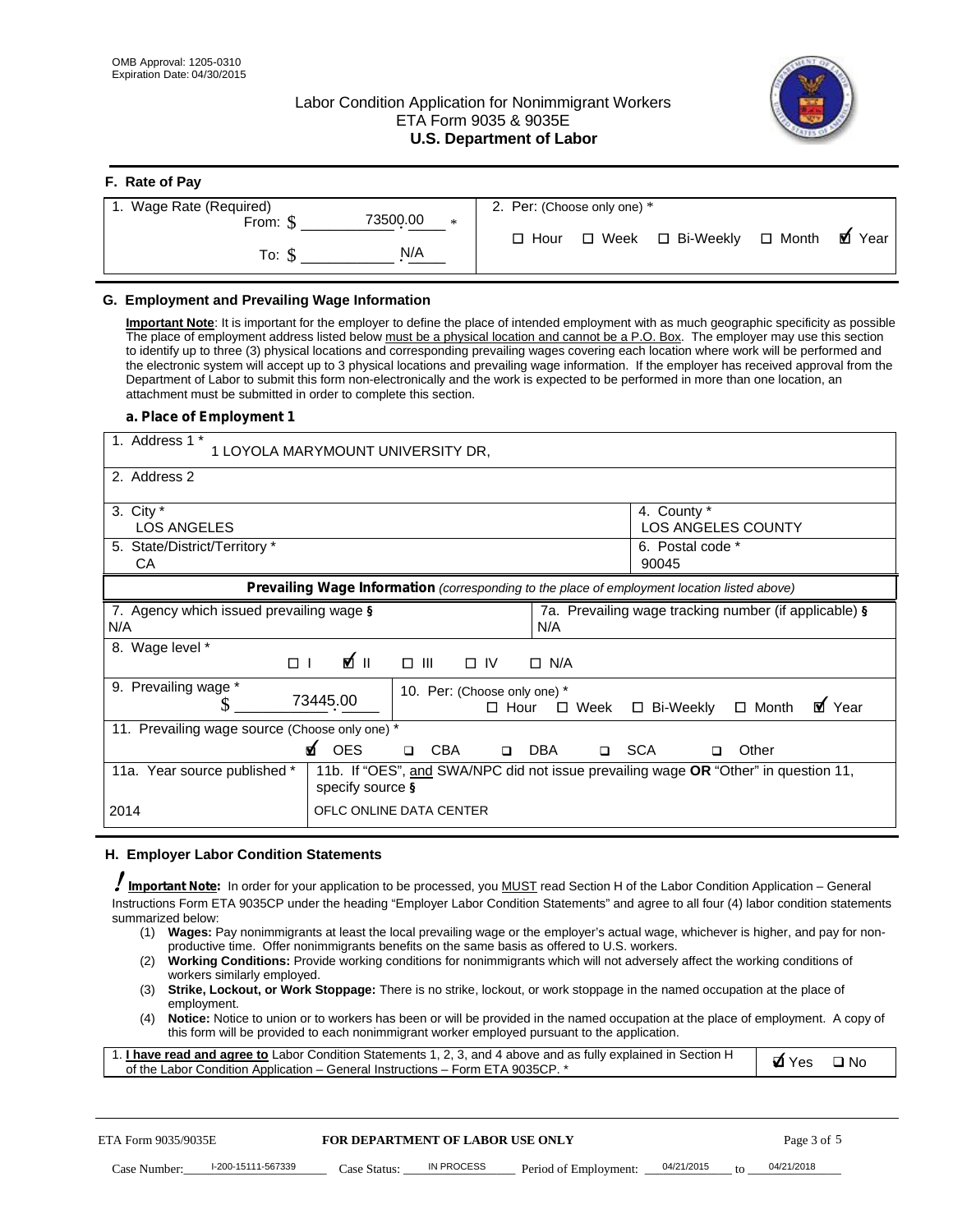

#### **I. Additional Employer Labor Condition Statements – H-1B Employers ONLY**

**Important Note***:* In order for your H-1B application to be processed, you MUST read Section I – Subsection 1 of the Labor Condition Application – General Instructions Form ETA 9035CP under the heading "Additional Employer Labor Condition Statements" and answer the questions below.

#### *a. Subsection 1*

| 1. Is the employer H-1B dependent? §                                                                                                                                                                                                    | MIYes         | ⊟ No            |  |
|-----------------------------------------------------------------------------------------------------------------------------------------------------------------------------------------------------------------------------------------|---------------|-----------------|--|
| 2. Is the employer a willful violator? $\S$                                                                                                                                                                                             | $\square$ Yes | MI No           |  |
| 3. If "Yes" is marked in questions I.1 and/or I.2, you must answer "Yes" or "No" regarding whether the<br>employer will use this application ONLY to support H-1B petitions or extensions of status for exempt H-1B<br>nonimmigrants? § |               | My Yes ⊡No ⊡N/A |  |

**If you marked "Yes" to questions I.1 and/or I.2 and "No" to question I.3, you MUST read Section I – Subsection 2 of the Labor Condition Application – General Instructions Form ETA 9035CP under the heading "Additional Employer Labor Condition Statements" and indicate your agreement to all three (3) additional statements summarized below.**

#### *b. Subsection 2*

- A. **Displacement:** Non-displacement of the U.S. workers in the employer's workforce B. **Secondary Displacement:** Non-displacement of U.S. workers in another employer
	- B. **Secondary Displacement:** Non-displacement of U.S. workers in another employer's workforce; and
- C. **Recruitment and Hiring:** Recruitment of U.S. workers and hiring of U.S. workers applicant(s) who are equally or better qualified than the H-1B nonimmigrant(s).

| 4. I have read and agree to Additional Employer Labor Condition Statements A, B, and C above and as fully                  |           |  |
|----------------------------------------------------------------------------------------------------------------------------|-----------|--|
| explained in Section I – Subsections 1 and 2 of the Labor Condition Application – General Instructions Form ETA $\Box$ Yes | $\Box$ No |  |
| 9035CP. $\S$                                                                                                               |           |  |

# **J. Public Disclosure Information**

**Important Note***:* You must select from the options listed in this Section.

# **K. Declaration of Employer**

*By signing this form, I, on behalf of the employer, attest that the information and labor condition statements provided are true and accurate; that I have read sections H and I of the Labor Condition Application – General Instructions Form ETA 9035CP, and that I agree to comply with the Labor Condition Statements as set forth in the Labor Condition Application – General Instructions Form ETA 9035CP and with the Department of Labor regulations (20 CFR part 655, Subparts H and I). I agree to make this application, supporting documentation, and other records available to officials of the Department of Labor upon request during any investigation under the Immigration and Nationality Act. Making fraudulent representations on this Form can lead to civil or criminal action under 18 U.S.C. 1001, 18 U.S.C. 1546, or other provisions of law.*

| 1. Last (family) name of hiring or designated official * | 2. First (given) name of hiring or designated official * 3. Middle initial * |           |
|----------------------------------------------------------|------------------------------------------------------------------------------|-----------|
| <b>VIDYADHARAN</b>                                       | <b>SANJAY</b>                                                                | <b>NA</b> |
| 4. Hiring or designated official title *                 |                                                                              |           |
| <b>GENERAL COUNSEL</b>                                   |                                                                              |           |
| 5. Signature *                                           | 6. Date signed *                                                             |           |
|                                                          |                                                                              |           |
|                                                          |                                                                              |           |